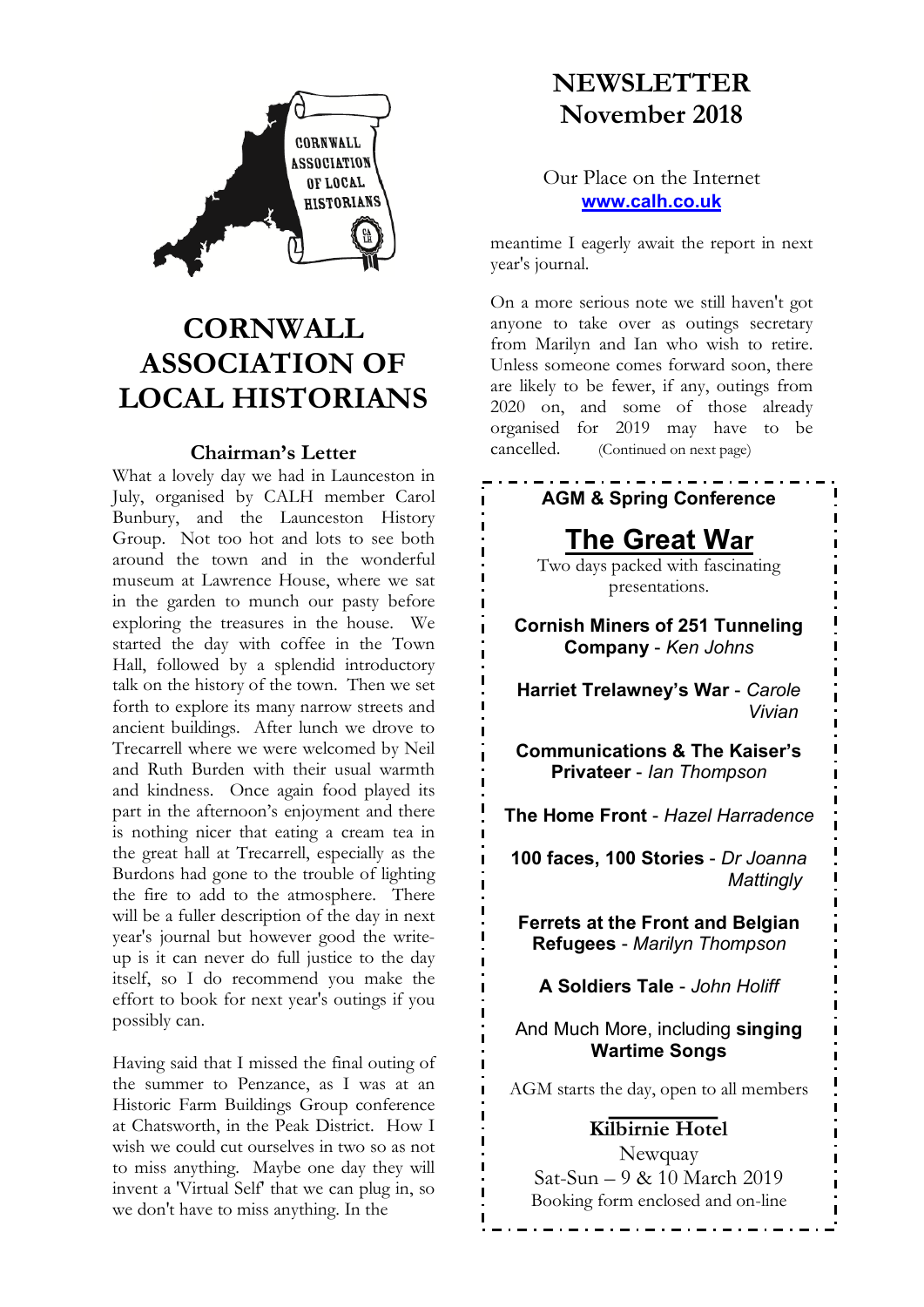(Continued from previous page)

Our newsletter editor is also reluctantly retiring due to family commitments. Bob has served us so well for so long I sometimes feel we may have taken him for granted, especially as he lives so far from Cornwall. So it was lovely that he and his wife were able to join the rest of the committee for lunch in June. We produce three newsletters a year and the format tends to stay the same, with members sending in items they want included and dates of events etc. And, as Bob has proved, this job doesn't have to be done by a Cornish based member. Neither does Bob's other job of handling our website. If you don't feel up to taking on both jobs I don't see why they couldn't be turned into two separate ones, so come on members, please step up to the mark. If you don't there will be no newsletters after next February's edition and the website will not be updated after that date either.

Our treasurer, Hugh, is also on the move up country but has said that he is happy to continue as treasurer for the time being, although he probably won't be able to attend committee meetings in person. This is not the first time we have had an 'out of Cornwall' treasurer as Catherine Lorrigan successfully did the job from her Reading home a few years ago.

So, it looks likely there will be lots of changes to CALH in 2019, and your committee have their fingers crossed those changes will not be to the detriment of our society. My thanks to those of you who have helped to make this such a good year for CALH and my hope that 2019 will end up as good if not even better!!!

> *Your Chairman Carole Vivian (01503) 272 309 carolvivian309@btinternet*

## **Correction to Last Newsletter**

In an article by Ian & Marilyn Thompson in the August newsletter, your editor inadvertently confused the fact that most of the donated maps went to the Morab Library, not the Courtney. It is the Morab which will be offering excess maps for sale.

## **CALH Membership Cards**

Every member of CALH is being issued with a membership card, hopefully attached to this newsletter.

It contains your membership number, which our treasurer uses to keep track of payments, etc. The prefix M denotes ordinary member, J is for joint members and C is corporate members (i.e. a local history group.)

While it is not essential, it would be helpful if you could reference your membership number when making payments and booking activities.

If you haven't received your card, contact Hugh Hedderly at 0796 920 6292 or at hugh.hedderly@btinternet.com

## **2019 Dues are Due**

Your membership subscription is due for payment on 1<sup>st</sup> January. Current rates are:

- Ordinary members  $\sqrt{15}$
- Ioint members  $\angle 25$
- Corporate members  $f$ <sub>15</sub>

If you pay by standing order, please check with your bank that you are paying the correct amount. You can also pay by BACS through your internet bank account. Our account details are: Sort Code 30-12-74, Account number 07789383

If you choose to pay by cheque, send it together with your membership number and address to: CALH Hon. Treasurer, 77 Bodrigan Road, Looe, Cornwall PL13 1EH.

#### **Join the Fun at the Conference**

The spring conference on The Great War offers an opportunity for members to present a very short snippet about a personal artefact linked to the war. Members interested MUST contact the organisers in advance to participate in the 'Show & Tell'. Also, remember that lunch will be provided on both Saturday & Sunday and you can stay at the Kilbirnie hotel for the week-end.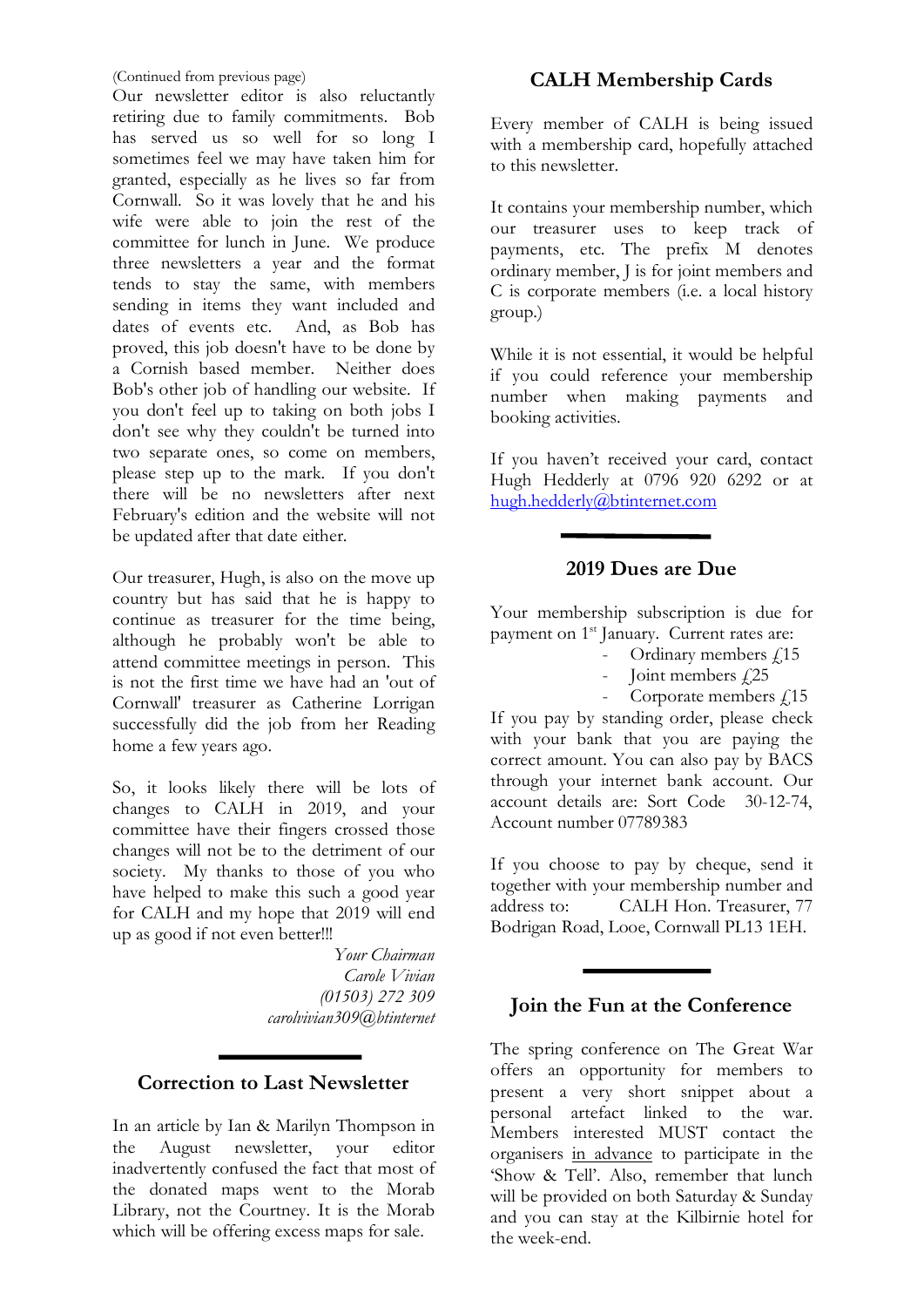## **Exciting Year of Outings Planned**

2019 is shaping up to be another year of interesting days out for CALH members.

The year will begin on Wednesday, the 22<sup>nd</sup> of May, with a visit to the impressive St Ives Archive at Carbis Bay. It is hoped the day will include a train ride to St Ives and a history tour of the town.

On June 19<sup>th</sup>, we will visit Stratton and Poughill churches with Dr Joanna Mattingly and Dr Todd Gray.

July 13<sup>th</sup>, a Saturday, will find us visiting St Neot Village and its Archive, where a very active local group has so much to show, including the results of their ongoing archaeological dig. We'll be meeting at the church.

The last visit will be Tuesday, 8<sup>th</sup> October to Fowey for a talk, a visit to Fowey's impressive museum and a guided tour of the town.

More details and booking forms will be sent out with newsletters and the Journal or can be downloaded from our webpage – www.calh.co.uk – as soon as available.

> *Ian & Marilyn Thompson Joint Outings Secretaries*

## **Carols from the Cornish Diaspora**

Ethnomusicologist Kate Neale travelled to Cornish communities in the US and Australia in search of carols which emigrating Cornish people took with them as they sought work and fortune during the second half of the  $19<sup>th</sup>$  century. She has collected a library of carols from families, archives, libraries & chapels and brought them home to be sung at a special service inTruro Cathedral the  $20<sup>th</sup>$  of December.

The choir to sing them is being brought together from all across Kernow. Anyone interested in participating, please contact Emma Mansfield at 07803 176416 or at lovelypublications@gmail.com .

## **Our Webpage – Time to Upgrade?**

It was almost exactly ten years ago when CALH's webpage went live. Tony Wood was the pioneer and at the autumn conference, a show of hands revealed less than a quarter of our members even used the Internet.

How times have changed. Nearly half of our members now have e-mail and 45 percent of our members responded to the questionnaire on updating the webpage. Treasurer Hugh Hedderly is compiling the results which so far indicate 61% favor a members only area, 67% would like back issues of the journal available to members and 72% like the idea of receiving the newsletter by e-mail.

These and other ideas will be used by the committee as it looks afresh at the webpage. After all, in modern technology terms, ten years is truly ancient.

## **Kresen Kernow Progresses**

While the Cornwall Record Office in Truro and the Cornish Studies Library in Redruth are now closed, construction on the new Cornish National Archives, Kresen Kernow, is continuing apace in Redruth.

The roof is on the link between the old and new parts of the building and the roofline of the old brewery is now visible. Shelving is being installed in the strongrooms, and cabling, pipework, walls and windows are all also going up, in and around.

While the record office and library are closed, the staff is still answering enquiries, and offering a copies and research service. The online catalogues are also still available to search. Contact through e-mail: kresenkernow@cornwall.gov.uk or by telephone: 01872 323127.

You can find out more information about Kresen Kernow at www.cornwall.gov.uk/kresenkernow.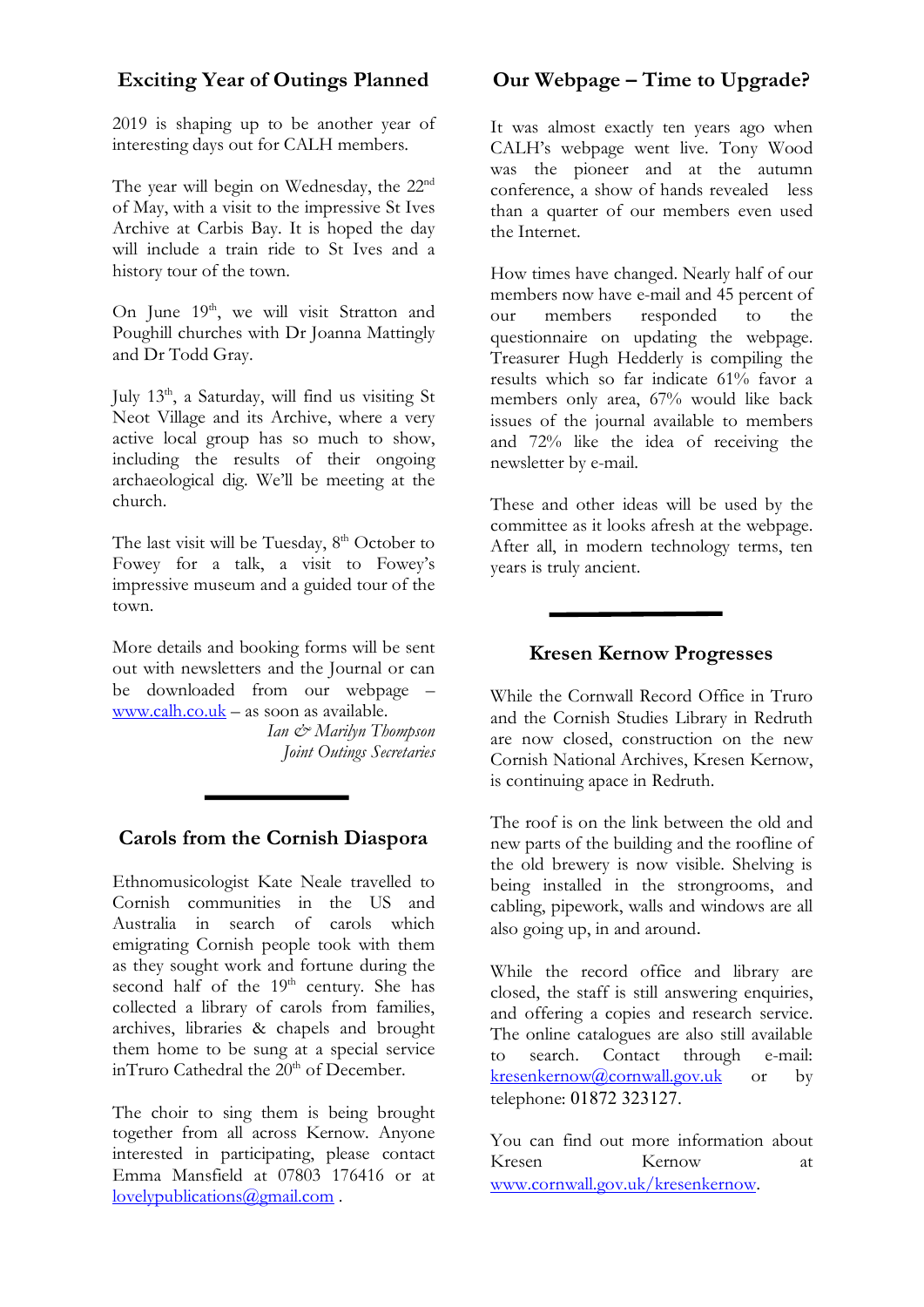#### **CALH Calendar of Events**

17 January (Thurs) – **CALH Committee Meeting –** St Augustine of Hippo, Woodland Road, St. Austell - 4:45 pm

9-10 March (Sat-Sun) – **AGM & Spring Conference – The Great War –** AGM open to all members, starts at 10:45 am – Kilbirnie Hotel, Newquay – Booking form with this newsletter & on-line

4 April (Thurs) – **CALH Committee Meeting –** Stuart House, Barras Street, Liskeard – 4:45 pm

22 May (Weds) – **Day Out Visit to St Ives Archive –** Day will include talks and visits and possibly a train ride to St Ives

19 June (Weds) – **Day Out Visit to Stratton and Poughill Churches –** Led by Dr Joanna Mattingly and Dr Todd Gray.

13 July (Sat) – **Visiting St Neot and the local Archive –**

8 October (Tues) – **Visit to Fowey** – A walk around town and a visit to the Museum.

Booking forms for the Days Out will be found on-line when they are available.

#### .**Royal Cornwall Museum**

14 November (Fri) – **Cornish Tommies –** A programme of films in honour of WW1's  $100^{\text{th}}$  anniversary – 6 pm to 8:30 pm – donation entry

22 November (Thurs) – **Rural Idyll to Post Industrial Landscape in 200 years – How our industrial revolution changed the face of Cornwall –** A presentation by Archaeologist and Trustee of the RIC Nick Johnson. 6pm to 7 pm

19 December (Weds) – **Hark! The Glad Sound of Cornish Carols –** Sally Burley and Hilary Coleman recount their and Hilary Coleman recount their experiences of gathering Cornish Carols helped by the Red River Singers – 1 -2 pm – Free with museum admission.

## **Cornish Record Office & Cornish Studies Library**

Both facilities are closed as all of the more than 1.5 million documents, maps and records in the Cornish archives are moved to the new combined facility in Redruth. The new archive is expected to be opened mid-year.

#### **Cornish History On Stage**

9-10 November (Fri-Sat) – **Tommy's Suitcase –** A play by Richard Hope-Pears on MP Tommy Agar-Robartes of Lanhydrock "He chose to give up everything."– The Keay Theatre, St Austell

16-17 November (Fri-Sat) – at Redannick Theatre, Truro – both shows  $7:30$  pm – Tickets at 01726 879500

9-17 November (Fri-Sat) – **Hireth (A Cornish word meaning Longing for Home) –** A play by Edward Rowe about WWI – "Some battles were fought over the top, some were fought underground" – St Just Miners Chapel, St Just – Tickets at Hall for Cornwall Box Office 01872 262466

#### **Carols from the Cornish Diaspora**

20 December (Thurs) – **A Choir Assembled from Across Kernow –** Performing Cornish carols from long ago to today gathered from Cornish communities in the US and Australia – Truro Cathedral - 7:30 to 9 pm (see story previous page to participate)

#### **Old Cornwall Societies**

24 November (Sat) – **Federation Winter Festival, St Petrocs church, Bodmin – m**ale choir singing, St Petroc's hand bells, much more  $-9:30$  am to 5 pm